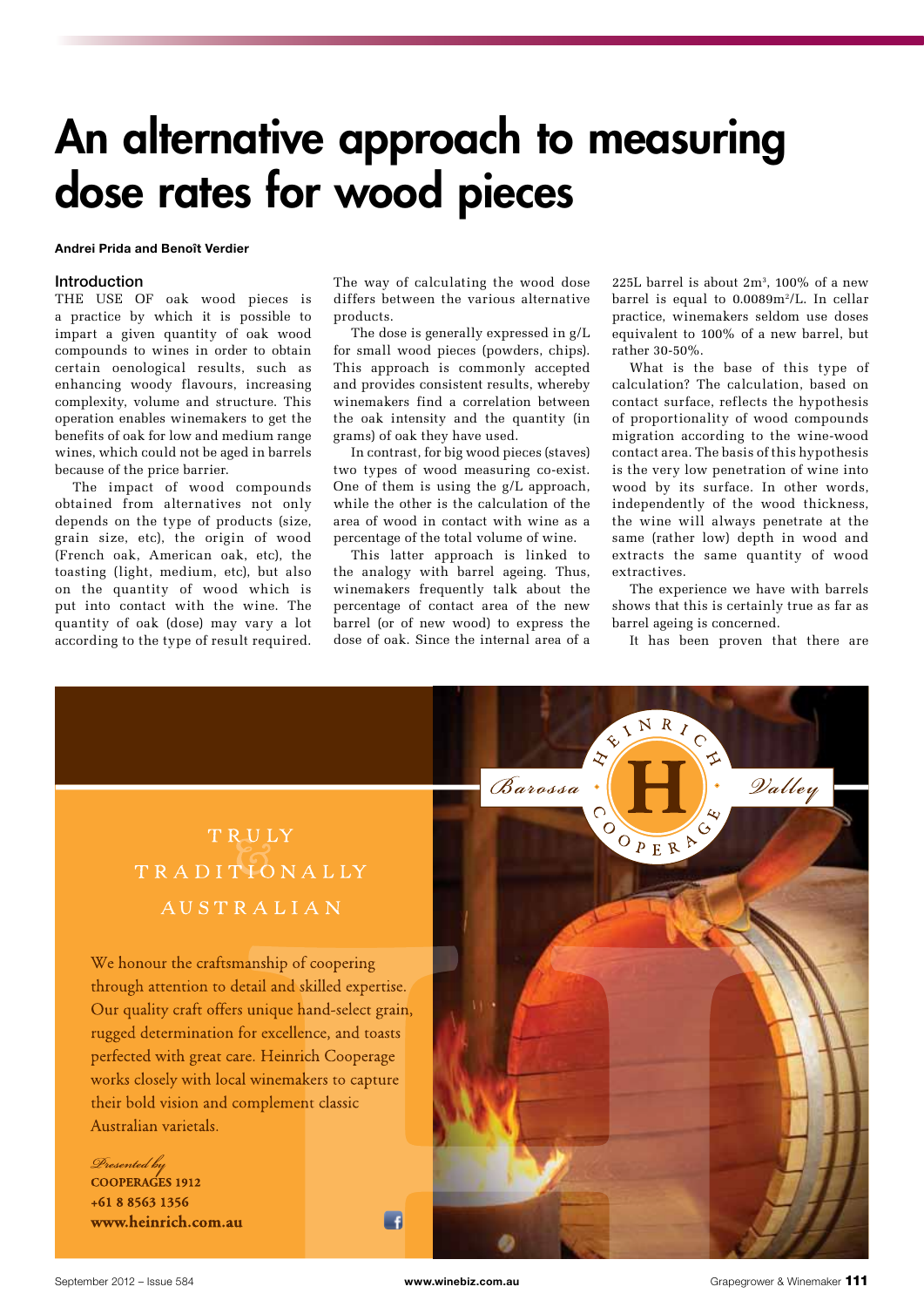two phases in the extraction of wood compounds during wine ageing in barrels. The first phase corresponds to a progressive hydration of wood by wine (approximately four months), while the second phase is a stationary phase during which the depth of penetration remains constant. The speed of liquid penetration into wood is a limiting factor for the extraction of wood compounds (Kadim 1999). The depth of wine penetration into wood is about 2-4mm; there are various estimates of such penetration according to the methodology used. For example Feuillat (Feuillat *et al*.) estimated this layer by measuring the humidity, which was considered as a marker of penetration.

The extraction of wood compounds takes place in this thin, moistened area. It is known that the face exposed to wine is the least penetrable (the direction is perpendicular to the radial cut). This leads to a slow extraction of wood compounds during barrel ageing. Indeed Prida (Prida and Puech 2008) found that the quantity of whisky lactones in the moistened layers was still about 35-50% (in comparison to new oak) after two years of barrel use.

This means that the migratory flow of

wood compounds can quite accurately be described by the law of mass transfer and this flow is directly proportional to the wine-wood contact surface.

Is it the same as far as staves are concerned? The use of staves involves their immersion into wine. Yet it is well known that wood permeability to liquids depends on the direction of penetration. It reaches its maximum in the longitudinal direction, which corresponds to the direction of the sap circulation in a living tree. In contrast, it is very low in the direction perpendicular to the radial cut (barrel stave cut) – the face exposed to wine when using barrels. Therefore the different stave surfaces (end, length, etc) immersed in wine are not equivalent in terms of penetration depth. When using staves of different geometry, we will lose the proportionality of extraction rate in relation to the contact area.

Let's look at an example, i.e., the comparison of a thin and a thick stave (twice as thick), both of equal lengths and widths. If we calculate the total surface of both staves, the values are similar, since the only difference comes from the surface of the stave extremities (the contact area will be slightly bigger with



Figure 1. Stave of 18mm stave used for wine ageing and then cut lengthwise.

the thicker stave).

In order to calculate the percentage of extraction over the contact surface, the wine must penetrate into the whole surface of the stave at a similar low depth. Taking into consideration the anisotropy of wood, this is probably not the case. On the contrary, the wine will probably penetrate deeper into the wood in the longitudinal direction. The





Aquila Audax Enterprises Pty Ltd Australian Agents for Fabbrica Botti Gamba, Asti, Italy

319 Whorouly South Road, Whorouly South 3735 Ph/Fax **(03) 5727 1434** Mark Walpole – Mobile **0407 261 373** Email: **aquila@netc.net.au**

www.bottigamba.com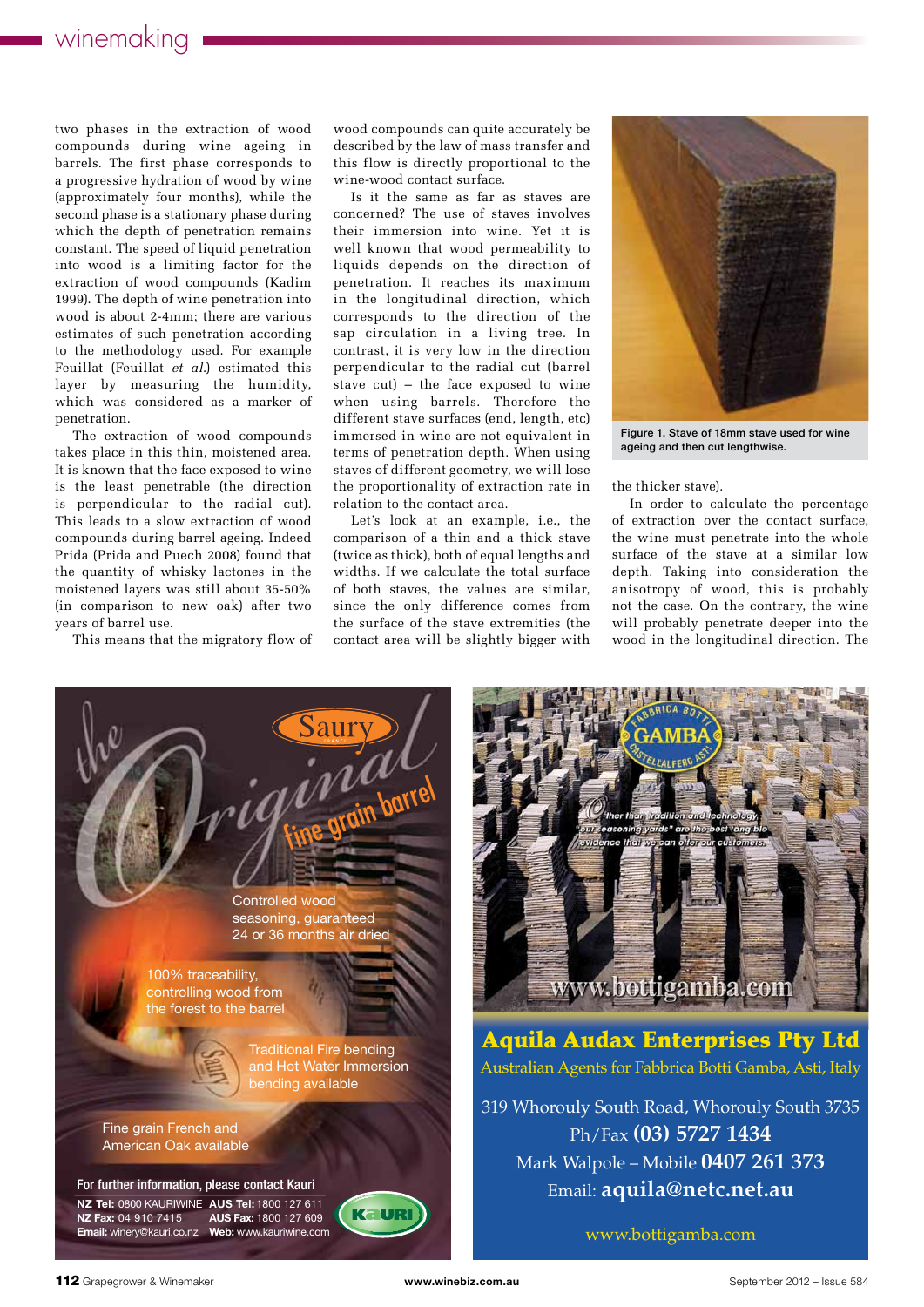simple observation of staves used for wine ageing then cut lengthwise shows that wine penetrates into the heart of wood (Figure 1).

In this case, the quantity of extracted wood compounds will be much higher with a thick stave than with a thin one. If total penetration is considered, a thick stave will produce twice as many extracted compounds as a thin stave because the mass of a thick stave is double that of a thin stave.

In the current study, we are trying to answer the question about the penetration rate of wine into a stave and its interaction with wood. If it is low, the extraction should be proportional to the surface, whereas if it is high, the extraction should be proportional to the mass of wood.

#### Equipment and methods

Staves of 7mm and 18mm (Seguin Moreau, Cognac, France) were used in the study. Both types were made of French oak with medium toasting.

These staves were macerated in wine (Domaine de Chiroulet, Vin de Pays des Côtes de Gascogne, Tannat, 2011 vintage) separately (two individual tanks) for 7mm and 18mm, the doses being 10g/L of stave in both cases (two staves/hectoliter for 18mm and five staves/hectoliter for 7mm). The staves were immersed in wine in April and removed in November, therefore a total contact time of seven months.

 Pieces of 4cm were sawn off each stave, the samples were mixed together and ground down to a 0.5mm powder. This procedure was required in order to obtain an average sample and reduce the effects of a possible toasting heterogeneity.

The wood powder was soaked by shaking (300 tours/min.) by the model wine solution (12%v/v pH3.5) during 24 hours. The extracts were analysed by HP-SPME-GC-MS according to the



Figure 2. Balance of wood extractives.

Carrillo method (Carrillo *et al*. 2006) for main compounds arisen from wood toasting: furfural, furfuryl alcohol, 5-methyl-furfural, guaiacol, and vanillin.

After wine maceration (seven months), the staves were removed from the wine. A 4cm long piece was sawn from the central part of each stave. This time, we did not use the extremities since there might have been too many compounds because of the lengthwise penetration of wine into the wood. This way we avoided the artifact risk of the trial.

The wood pieces were ground down, extracted and analyzed following the method described above. Finally the wines obtained during trials were also analysed using the same protocol.

#### **Results**

We reviewed the compounds distributed between the liquid (wine) and the solid phases (wood after maceration) and compared them with the quantity of wood compounds before maceration. Given the absence of furfuryl alcohol in wood and its appearing in wine

through the reduction mechanism for furfural, we defined the total furfural as a sum of furfural and furfuryl alcohol. Its concentration was compared with furfural amount in wood.

The balance of compounds shows us that the sum of compounds after maceration (wine and wood) is lower than their initial amount in wood before maceration. This fact could be explained by the transformation of such compounds in the wine medium and corresponds to the conclusions made by Spillman (Spillman *et al*. 1997, Spillman *et al*. 1998) about the evolution of furfural and vanillin, and also to the phenomena reported by Nonier (Nonier *et al*. 2006), which pointed out the interaction between wood aldehydes and wine phenolics.

The amount of wood extractives (after extraction) in wine, in wood and losses due to transformation are shown in Figure 2 (example of a 7mm stave). All amounts were expressed in percentage of initial concentration in wood before maceration.